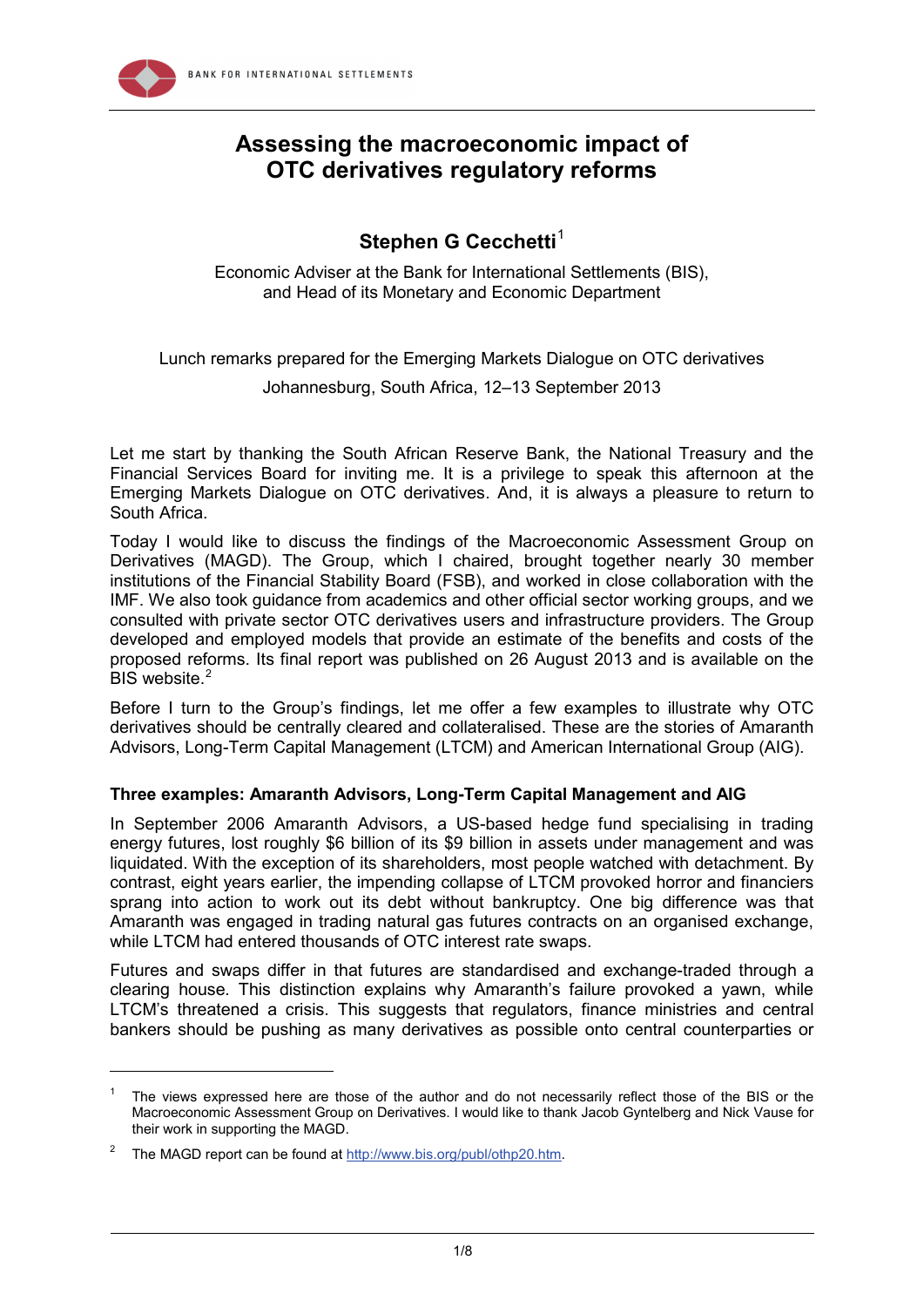

clearing houses. Recent regulatory reforms insist on central counterparties (CCPs) or central clearing as the standard for global derivatives markets.

Consider a simple model for thinking about the problem posed by LTCM. Imagine a set of three institutions engaged in OTC activities, arranged in a circle. And, assume that each has a long position with the person to their right and a short position in the exact same contract with the person to their left. Everyone in this circle is perfectly hedged with a zero net position. But think of what happens if one goes bankrupt and breaks the circle; each of the other two is now exposed: one long and the other short. Expand the number around the circle to 10 or 20 and the problem does not essentially change.

This example is not hypothetical. It is common to offset a derivative position not by buying back the original contract from the original counterparty, but rather by entering into a new derivative contract for an offsetting payoff with someone else. As a result, any serious deterioration in the creditworthiness of one of the dealers, with the resulting flight to quality by its counterparties, creates a surge of demand for new derivative positions with other counterparties.

This counterparty risk can be reduced substantially by moving to centralised clearing, with its combination of collateralisation and, especially, multilateral netting. On the latter, multilateral netting can compress gross notional amounts by as much as a factor of 10. So, if LTCM had been forced to clear centrally, they might have had about \$150 billion in swaps outstanding, not \$1.5 trillion.

Turning to AIG, its London-based Financial Products Group, managed to sell enormous amounts of credit risk insurance without the liquid resources necessary to cover potential cash calls. By end-June 2008, AIG had taken on \$446 billion in notional credit risk exposure as a seller of credit risk protection via credit default swaps (CDS).

AIG's unhedged and largely uncollateralised sales of nearly half a trillion dollars of insurance represented a significant concentration of credit risk in a financial institution that ultimately did not have the cash to meet crisis-related calls. This concentration threw into stark relief the risks to both individual institutions and the global financial system arising from the vast amount of CDS trading – and showed that those risks were larger and more severe than anyone had realised.

The lesson from the AIG example is less about central clearing that it is about collateralisation and information. Would AIG have been able to write nearly half a trillion dollars face-value of insurance if they had been forced to post cash or other collateral? And, if counterparties had been informed about the scale of the position on an exchange, would they have continued to do business with AIG?

These examples illustrate the rationale for the new regulatory framework now being implemented. No wonder that authorities have pushed for the combination of central clearing, margining and capital requirements in both the new international standards and the new national regulations.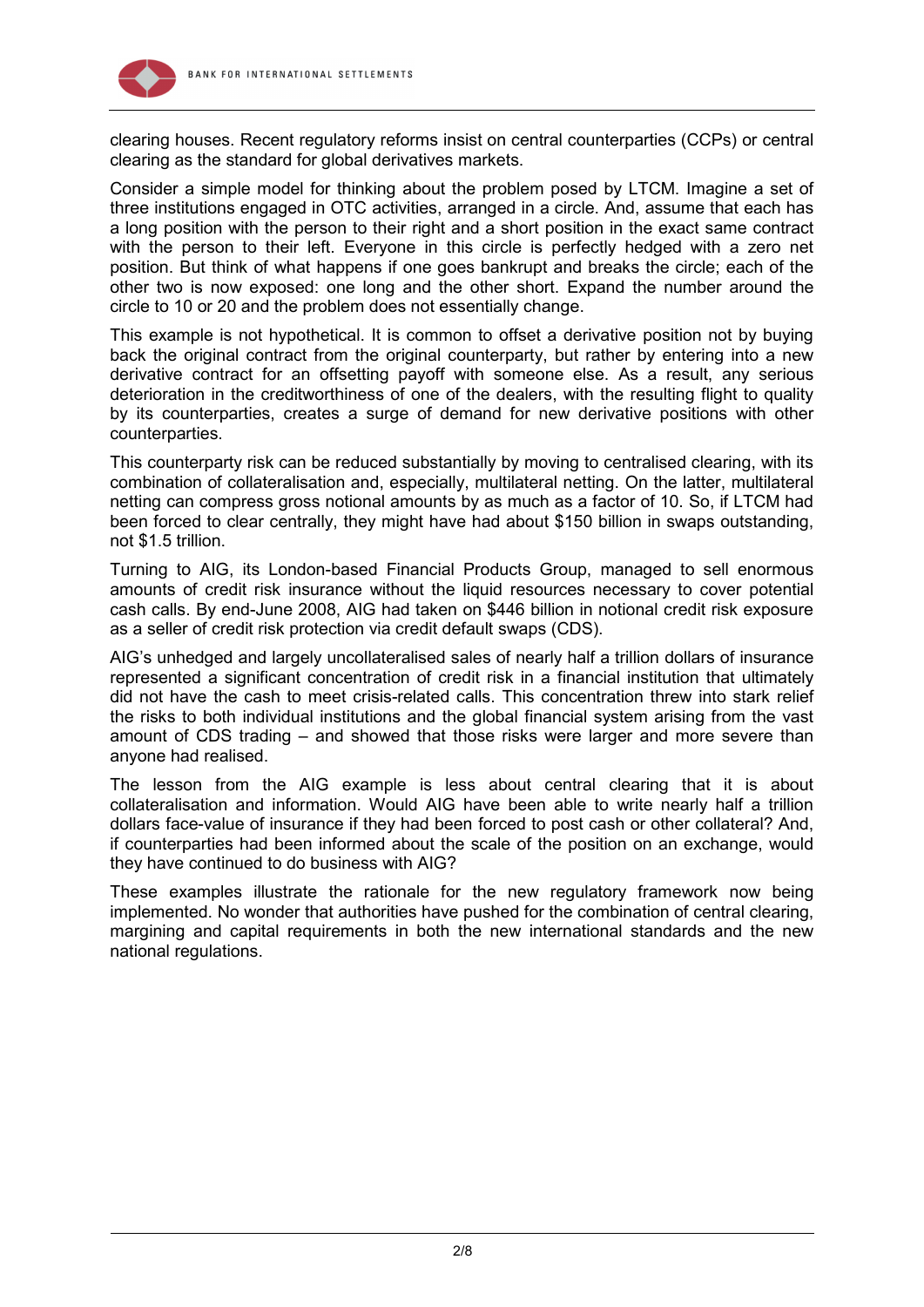

# **Analytical approach**

Turning now to the work of the MAGD, let me summarise the approach and then give you some sense of the Group's estimates of the costs and the benefits.

The main benefit of the regulatory reforms is the prospect of a lower frequency of financial crises caused by OTC derivatives exposures. The main cost is a reduction in trading activity resulting from higher prices for risk transfer and other financial services. Graph 1 in the handout links the main benefits and costs of reforms to long-run GDP. Let me walk you through this schematic diagram.

# **Benefits**

-

Starting with the benefits, please focus on the blue boxes at the top of the diagram. Broadly speaking, the Group agreed to focus on the balance sheets of OTC derivatives dealers. The idea is that if a shock to one dealer is large enough, it ripples through the system, driving up leverage and eventually creating a crisis. The boxes describe the propagation of shocks; the benefits should be understood as arising from an attenuation or elimination of the propagation effect.

The details of the analysis are straightforward. Following a shock (1), the default probability of the immediately affected dealer rises (2). Next, the dealer's counterparties incur mark-tomarket losses in the form of an increase in what's called the credit valuation adjustments (or CVA) applied to derivatives exposures (3). This is a valuation adjustment that reflects the reduced likelihood that the derivative counterparty will actually make good on the contract. These losses then reverberate through the system of OTC derivatives exposures as follows: rising default probabilities lead to mark-to-market losses that drive up leverage (4), thereby further increasing default probabilities (2). This cycle repeats until the leverage of all institutions in the network settles down to new higher values.

The larger the initial change in bank default probability, the higher will be the leverage of the system when it stabilises. Based on historical experience, the group assumed that institutions with a leverage ratio above 40 experienced financial stress. And, when a sufficient proportion of institutions in the network have leverage ratios at or above this level, the financial system tips into crisis (5).

Turning to a few numbers, the Group estimates that, pre-reform, the annual probability of such an event materialising is 0.26%. Using information from a previous macroeconomic assessment of regulatory reforms, we can say the median cost of such a crisis is about 60% of annual GDP.<sup>[3](#page-2-0)</sup> Putting these together leads to the conclusion that the expected cost of OTC derivatives-induced crises in the absence of reforms is 0.26% of 60% equalling 0.16% of GDP.

The Group concluded that, post-reform, exposures will be sufficiently collateralised that no plausible increases in default probabilities will be able to generate a financial crisis through OTC derivatives exposures. Hence, once the reforms are implemented, the probability of such a crisis will become negligible (absent the remote possibility that a central counterparty fails). Hence, the expected benefit of the reforms is around 0.16% of GDP.

<span id="page-2-0"></span><sup>3</sup> Basel Committee on Banking Supervision, "An assessment of the long-term economic impact of stronger capital and liquidity requirements", 2010, [http://www.bis.org/publ/bcbs173.pdf.](http://www.bis.org/publ/bcbs173.pdf)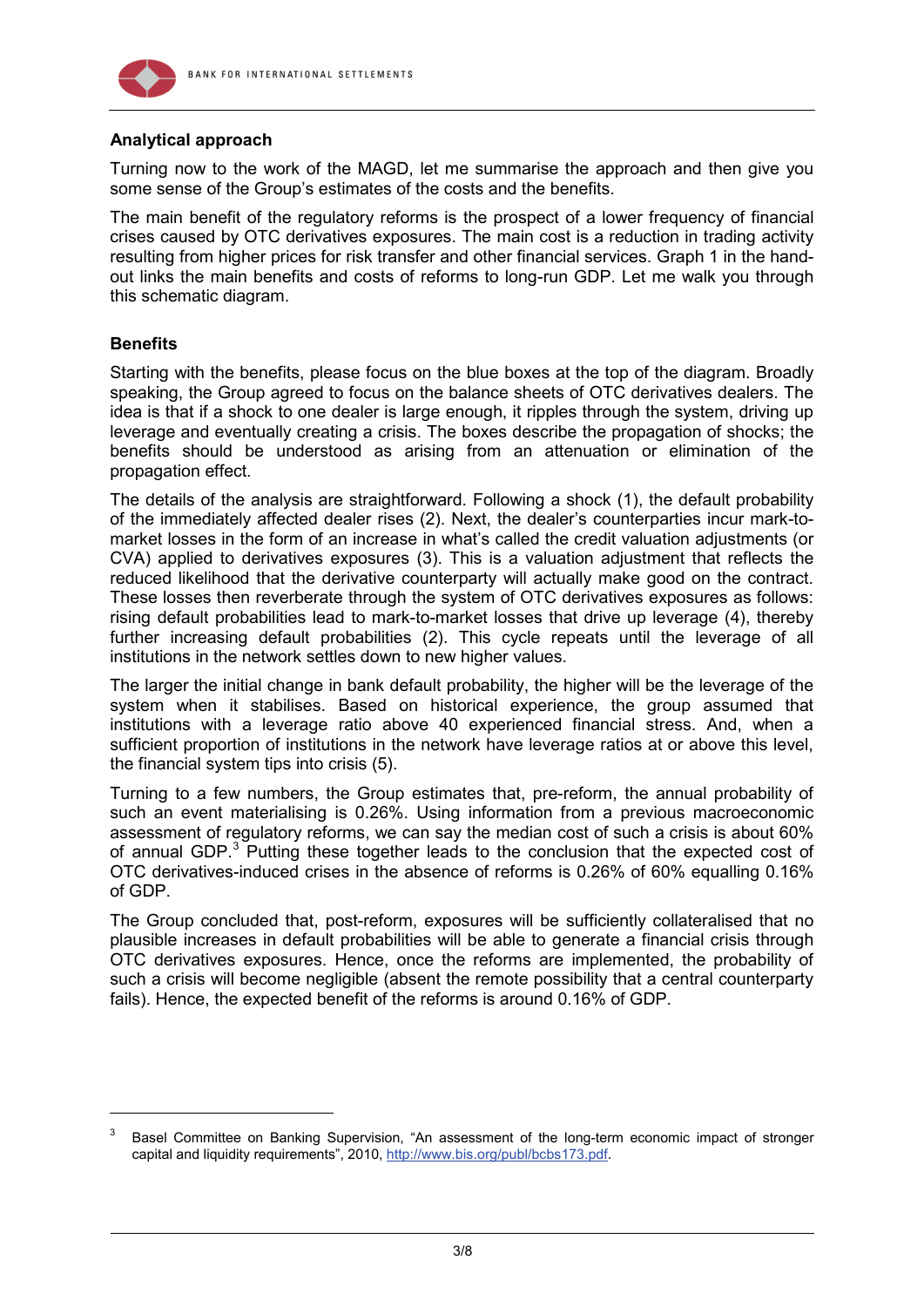

# **Graph 1: Schematic of the analytical approach**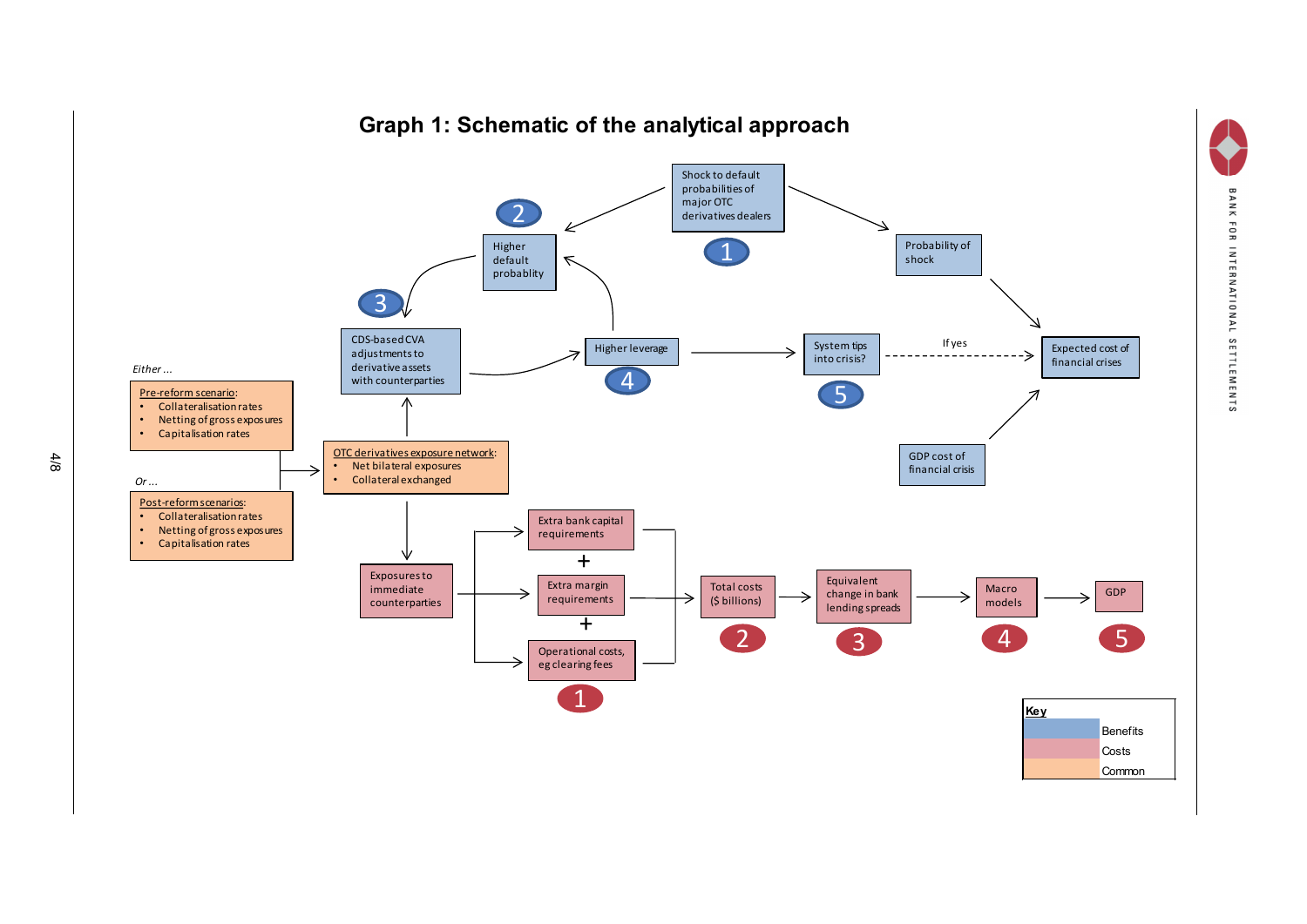

Before turning to the costs, I think it is worth responding to criticism of this approach. First, some critics have argued that, by focusing on derivatives exposures, the Group has ignored the impact of multilateral netting on other unsecured creditors. The main claim is that multilateral netting dilutes other unsecured creditors.

This is correct. Multilateral netting does dilute non-derivatives-related claims to some extent. However, this is neither new, nor is it unique to derivatives. In fact, repos, covered bonds and any other secured loans result in dilution and subordination. For repos, that counterparties can close out a position and seize collateral in default has led to comment and worry for some time. Given that this is all well known, I would think that it is already reflected in the pricing of the instruments involved. Presumably no one will be terribly surprised by this when it is applied to derivatives, and so the impact will be muted. It is a stretch to see how this redistribution of a part of the risk associated with OTC derivatives transactions increases systemic risk.

A second concern that has been raised is that the regulatory insistence on increased collateralisation will simply redistribute counterparty credit risk, not reduce it. To see the point, take the simple example of an interest rate swap. The primary purpose of the swap is to transfer interest rate risk. But the mechanics of the swap mean that there is always a risk that the parties involved will not pay. This is a credit risk. In the case where the swap is completely uncollateralised, it is clear that the instrument combines these two risks: interest rate (or market) risk, and credit risk.

Now think of what happens if there is collateralisation. At first it appears that the credit risk disappears, especially if there is both initial margin to cover unexpected market movements and variation margin to cover realised ones. But the collateral has to come from somewhere. Getting hold of it by borrowing, for example, will once again create credit risk.

The point is that, by collateralising the transaction, the market and credit risk are unbundled. I would argue fairly strenuously that unbundling is the right thing to do. Unbundling forces both the buyer and the seller to manage *both* the interest rate and the counterparty credit risks embedded in a swap contract. In the past, some parties seem to have simply ignored the credit component. Unbundling sheds light on the pricing of the two components of the contract. A more transparent market structure with more competitive pricing will almost surely result in better decisions and hence better risk management, risk allocation and ultimately lower systemic risk. The AIG example is a cautionary tale that leads us in this direction.

Despite these concerns, I remain convinced that the Group's analysis accurately captures the benefits of the proposed reforms. Multilateral netting combined with reduced leverage will strengthen the derivatives counterparty network without weaken other parts of the system.

# **Costs**

I now turn to a brief description of the MAGD's analysis of the costs of the reforms. Again, looking at the schematic diagram in Graph 1, I draw your attention to the maroon boxes on the lower right-hand side. The strategy is to compute the costs of the increased capital and margining requirements (1 in the graph), combined with the rise in operating costs (2), translate those into increases in lending spreads (3), then using a macro model (4) and finally into changes in GDP (5). I will go through each of these in turn.

Starting with bank capital requirements, these arise from the new CVA charge that will be levied against uncollateralised bilateral OTC derivatives exposures and the new charges against trade and default fund exposures to CCPs. These requirements will likely make banks reduce their leverage and finance more of their assets with equity rather than debt. The Group estimates this additional financing cost as the difference between the cost of equity and the cost of debt, multiplied by the dollar value of the additional equity that will be required to meet the requirements imposed by the reforms. This estimate is an upper bound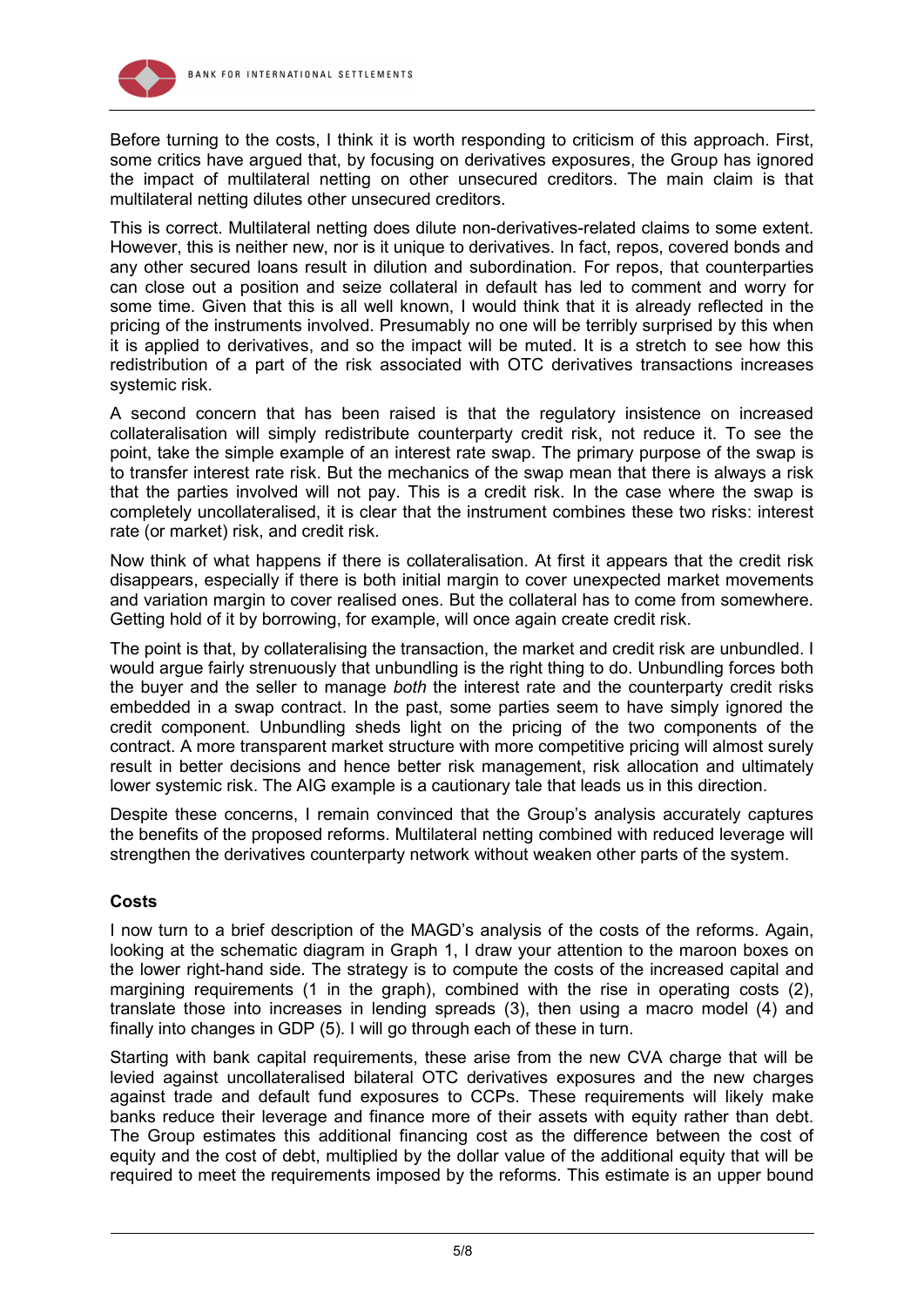

-

since it assumes that the cost of the bank's external funding, both for debt and equity, does not fall as leverage and, hence, risk decrease.

The second source of additional costs for financial institutions stems from the requirement to post additional margin for OTC derivatives – whether because of new requirements for OTC trades or from the reallocation of exposures to central counterparties. The Group estimated this cost as the difference between the cost of funding the purchase of collateral-eligible assets and the interest received when they are posted as collateral, multiplied by the volume of extra collateral that will be needed under the reforms. Again, this estimate is an upper bound because it ignores the improved pricing of OTC derivatives that is likely to follow from the reduction in counterparty risk due to increased collateralisation.

The direct cost of central clearing infrastructure is a third source of additional expense for financial institutions. The Group estimates these costs from the known clearing fees and spreads on collateral already levied by major CCPs currently operating.

The sum of these three costs – those from holding more capital, posting additional margin and facing additional clearing fees – yields the total cost of the planned regulatory changes.

Assuming that this cost is fully recovered from borrowers, it is mapped into an increase in the lending spread. Using macroeconomic models, this is then converted into an estimate of the reduction in (long-run) annual GDP.

# **Collateral availability and the cyclicality of margins**

Before I summarise the Group's main findings, let me briefly address two additional concerns about the impact of the regulatory reforms: collateral availability and the cyclicality of margins.

Will these requirements, combined with liquidity regulation, increases in collateralised funding and the like, result in a shortage of collateral? Central banks and regulators are well aware of these concerns and asked the Committee on the Global Financial System (CGFS) to look into the possibility. The recent report by the CGFS, however, found no evidence or expectation of any lasting or widespread scarcity of such assets in global financial markets.<sup>[4](#page-5-0)</sup> To quote from that report:

"Current estimates suggest that the combined impact of liquidity regulation and OTC derivatives reforms could generate additional collateral demand to the tune of \$4 trillion. At the same time, the supply of collateral assets is known to have risen significantly since end-2007. Outstanding amounts of AAA- and AA-rated government securities alone – based on the market capitalisation of widely used benchmark indices – increased by \$10.8 trillion between 2007 and 2012. Other measures suggest even greater increases in supply."

The second concern is that requiring market participants to post initial margins and capital to cover the risk of potential changes in counterparty credit quality will destabilise the system as these measures would be procyclical. Here, I would like to stress that this is only true if initial margins and capital requirements related to credit valuation adjustments are set too low initially. It is very important that their levels are calibrated to be high enough to serve their purpose through the entire business cycle as well as during periods of market stress. I am very optimistic that stress testing, as currently envisaged, will take care of this.

<span id="page-5-0"></span><sup>4</sup> Committee on the Global Financial System, "Asset encumbrance and the demand for collateral assets", *CGFS Papers*, no 49, May 2013, [http://www.bis.org/publ/cgfs49.pdf.](http://www.bis.org/publ/cgfs49.pdf)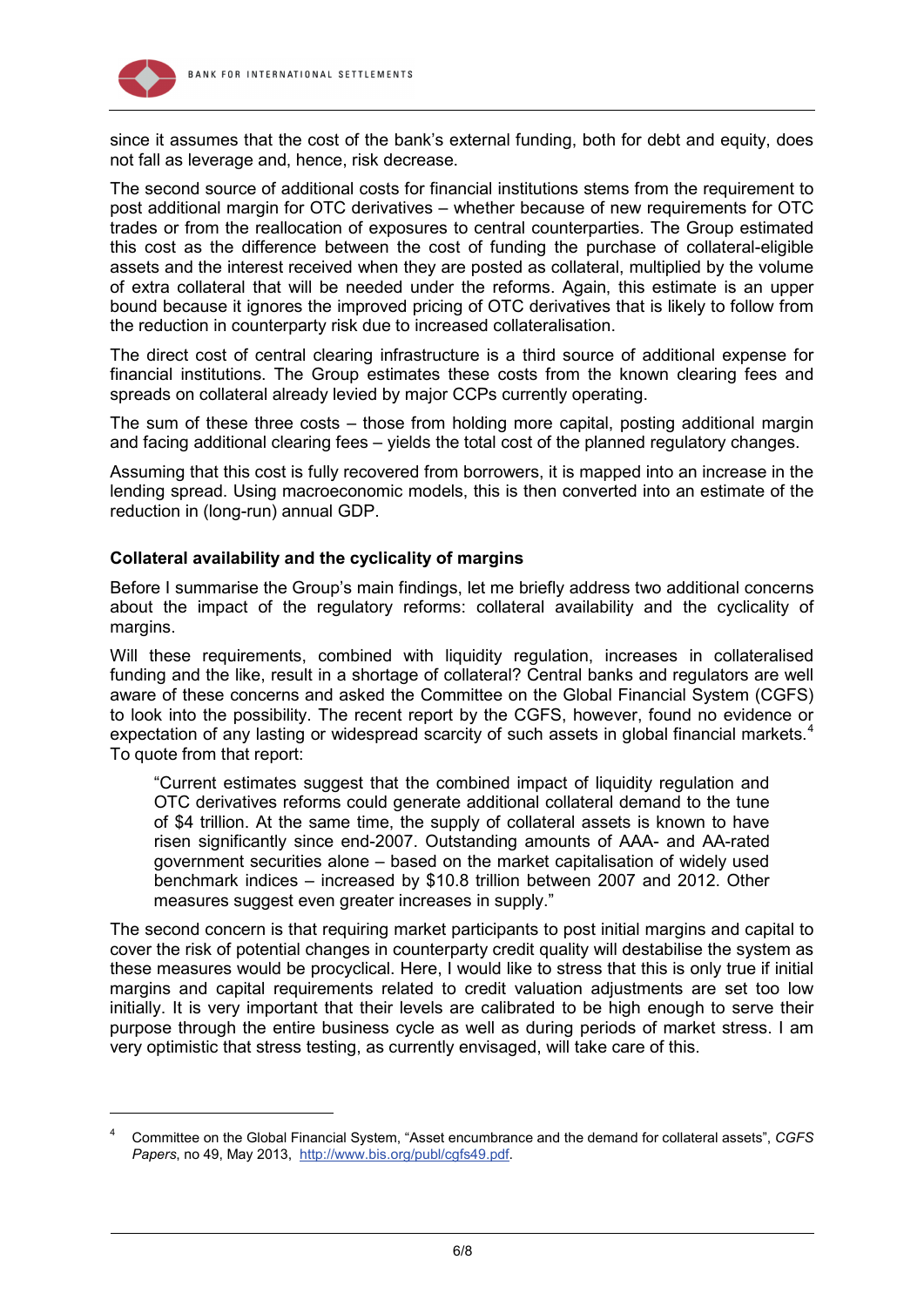

Also, as we see from the AIG example, the whole point of having CVA capital requirements is to make market participants more sensitive to possible declines in the quality of counterparty credit risk. Risk-sensitive margins force counterparties to internalise externalities and thus lead to a more stable system. AIG shows what can happen when banks mistakenly act as though an AAA rating is a good substitute for collateral. In short, some procyclicality in CVA capital may be better than the procyclicality we experienced in this case.

### **Main findings**

-

Turning to the MAGD's main findings, the Group noted that the benefits and costs depend on how the reforms affect derivatives portfolios and the structure of the derivatives market more broadly. In particular, responses will alter the degree of netting of counterparty exposures. With this in mind, the Group analysed three scenarios that differ on the prevalence of central clearing and the efficiency of netting. For example, in the central scenario, the Group assumes netting removes roughly three quarters of the bilateral gross exposures while the share of all contracts that moves onto CCPs rises from 40% to 60%.<sup>[5](#page-6-0)</sup>

In the central scenario shown in the middle column of Table 1, the Group estimates that the cost is equivalent to a 0.08 percentage point increase in the cost of outstanding credit. Using a suite of macroeconomic models, the Group estimates that this could lower annual GDP by 0.04%. Subtracting this from the benefits of 0.16% of GDP per year gives the resulting net benefit of +0.12% of GDP per year. Importantly, this estimate varies little across the postreform scenarios because the reforms demand collateralisation of the vast majority of net counterparty exposures, whatever their size.

# **Macroeconomic benefits and costs of OTC derivatives regulatory reforms**

|                       | Low-costs scenario<br>(high netting) | <b>Central scenario</b> | <b>High-costs scenario</b><br>(low netting) |
|-----------------------|--------------------------------------|-------------------------|---------------------------------------------|
| Benefits <sup>1</sup> | $+0.16$                              | $+0.16$                 | $+0.16$                                     |
| Costs <sup>2</sup>    | $-0.03$                              | $-0.04$                 | $-0.07$                                     |
| Net benefits          | $+0.13$                              | $+0.12$                 | $+0.09$                                     |

Change in expected annual GDP after full implementation and effects of reforms; in per cent

 $<sup>1</sup>$  Reduction in output losses from financial crises, computed as the estimated decline in the probability of financial</sup> crises propagated by OTC derivatives exposures multiplied by the average cost of past financial crises. <sup>2</sup> Effect on GDP of higher prices of financial services, as evaluated by a range of macroeconomic models. The table reports the GDP-weighted median effect calculated by these models.

#### Table 1

<span id="page-6-0"></span><sup>5</sup> Pre-reform and in the "low-cost" scenario, netting is also assumed to remove roughly three quarters of the previous exposures. The share of contracts that are moved onto CCPs rises from 40% to 70%. In the "highcost" scenario, netting is assumed to have no effect on exposures. The share of contracts that are moved onto CCPs rises from 40% to 60%.